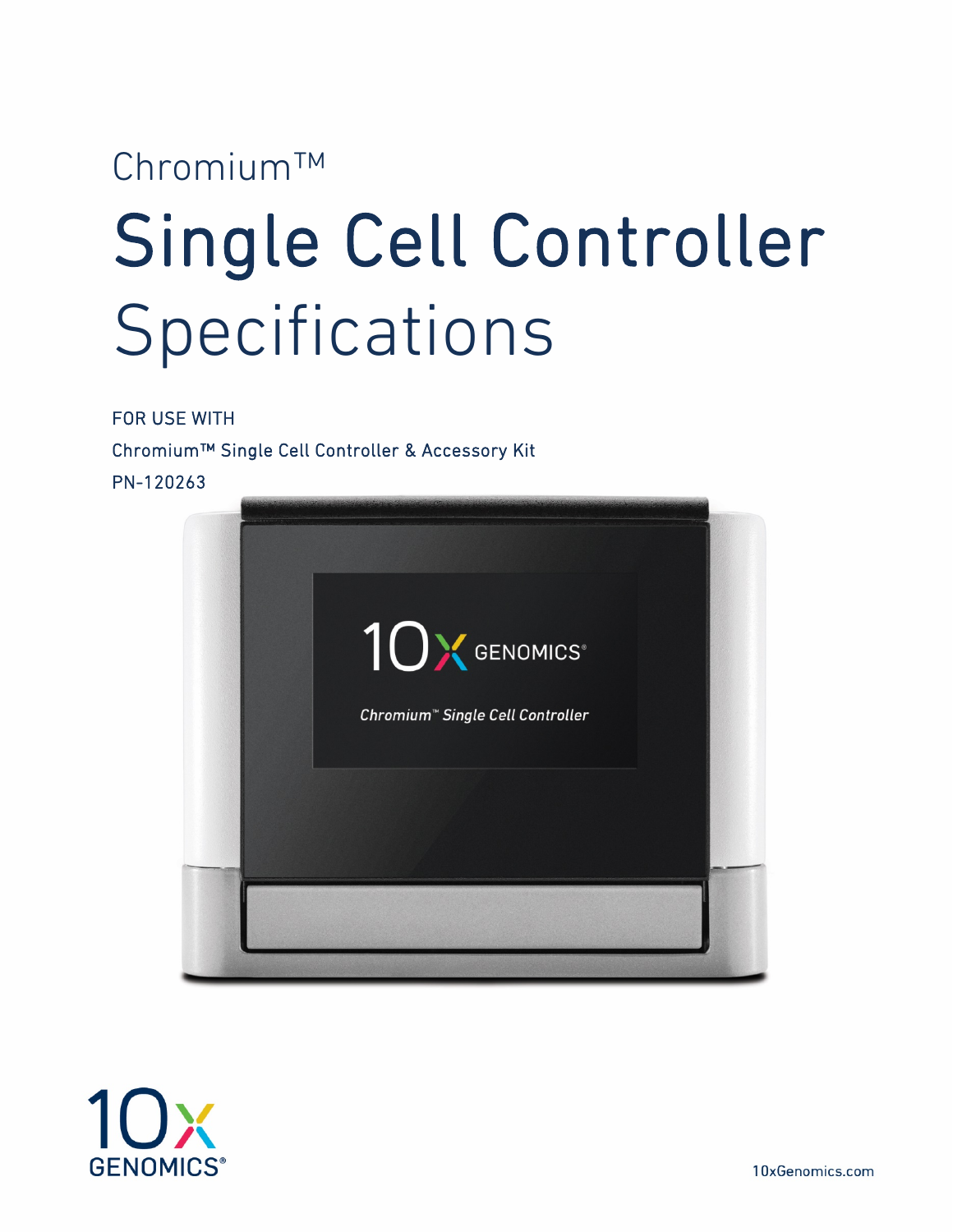## **Notices**

#### **Manual Part Number**

CG00050 Rev B

#### **Legal Notices**

© 2017 10x Genomics, Inc. All rights reserved. Duplication and/or reproduction of all or any portion of this document without the express written consent of 10x Genomics, Inc., is strictly forbidden. Nothing contained herein shall constitute any warranty, express or implied, as to the performance of any products described herein. Any and all warranties applicable to any products are set forth in the applicable terms and conditions of sale accompanying the purchase of such product. 10x Genomics provides no warranty and hereby disclaims any and all warranties as to the use of any third party products or protocols described herein. The use of products described herein is subject to certain restrictions as set forth in the applicable terms and conditions of sale accompanying the purchase of such product. "10x", "10x Genomics", "Changing the Definition of Sequencing", "Chromium", "GemCode", "Loupe", "Long Ranger", "Cell Ranger" and "Supernova" are trademarks of 10x Genomics, Inc. All other trademarks are the property of their respective owners. All products and services described herein are intended FOR RESEARCH USE ONLY and NOT FOR USE IN DIAGNOSTIC PROCEDURES.

#### **Customer Information and Feedback**

For technical information or advice, please contact our Customer Technical Support Division online at any time.

\_\_\_\_\_\_\_\_\_\_\_\_\_\_\_\_\_\_\_\_\_\_\_\_\_\_\_\_\_\_\_\_\_\_\_\_\_\_\_\_\_\_\_\_\_\_\_\_\_\_\_\_\_\_\_\_\_\_\_\_\_\_\_\_\_\_\_\_\_\_\_\_\_\_\_\_\_\_\_\_\_\_\_\_\_\_\_\_\_\_\_\_\_\_\_\_\_\_

Email: [support@10xgenomics.com](mailto:support@10xgenomics.com) 10x Genomics 7068 Koll Center Parkway Suite 401 Pleasanton, CA 94566 USA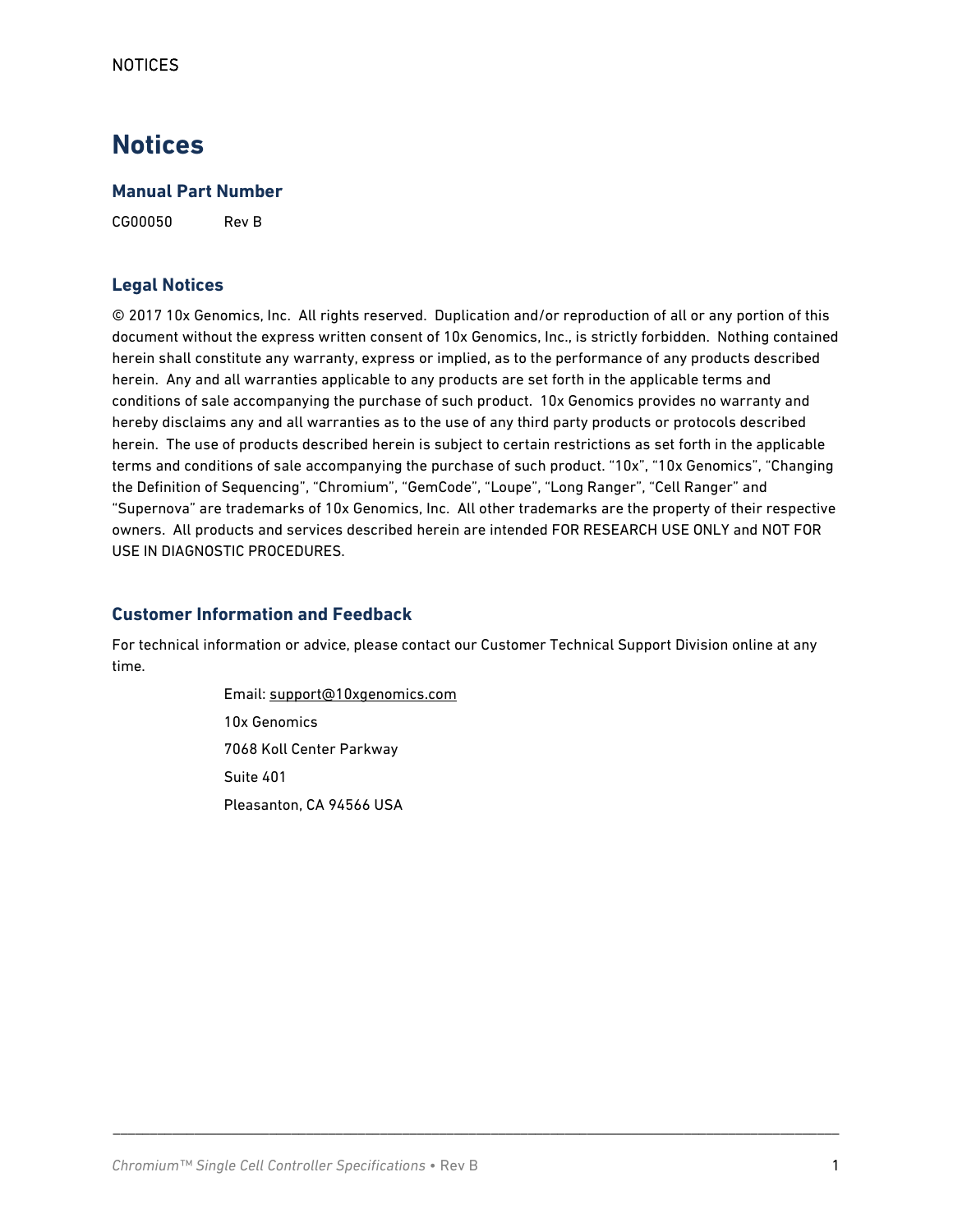# **1. Safety and Compliance Information**

### **1.1. Regulatory**

The Chromium™ Single Cell Controller has been designed, tested, and certified to be in compliance with the following standards:



- UL 61010-1:2012 and CAN/CSA C22.2 No. 61010-1-12 with a cTUVus mark to indicate that the product has been tested and certified to Canadian and US standards by TUV Rheinland and can be legally installed in those countries.
- IEC/EN 61010-1:2010 (3rd Edition): Safety Requirements for Electrical Equipment for Measurement, Control, and Laboratory use.
- EN 61326-1:2013: Electrical Equipment for Measurement, Control and Laboratory Use. EMC Requirements.



- The RCM mark indicates an electrical product complies with all the requirements of the electrical and EMC regulations of Australia and New Zealand in accordance with AS/NZS Standards.
- CE Mark indicates that the Chromium Single Cell Controller assembly is covered by a Declaration of Conformity, and has been declared in conformity with the provisions of all applicable directives in the European Union.
- RoHS Directive (2011/65/EU): Restriction of Hazardous Substances in Electrical and Electronic Equipment
- WEEE Directive (2012/19/EU): Waste Electrical and Electronic Equipment
- FCC Part 15 Class A. NOTE: This equipment has been tested and found to comply with the limits for a Class A digital device, pursuant to part 15 of the FCC Rules. These limits are designed to provide reasonable protection against harmful interference when the equipment is operated in a commercial environment. This equipment generates, uses, and can radiate radio frequency energy and, if not installed and used in accordance with the instruction manual, may cause harmful interference to radio communications. Operation of this equipment in a residential area is likely to cause harmful interference in which case the user will be required to correct the interference at his own expense. This device complies with part 15 of the FCC Rules. Operation is subject to the following two conditions: (1) This device may not cause harmful interference, and (2) this device must accept any interference received, including interference that may cause undesired operation.
- ICES-003 (Canada): This Class A digital apparatus complies with Canadian ICES-003. Cet appareil numérique de la classe A est conforme à la norme NMB-003 du Canada.

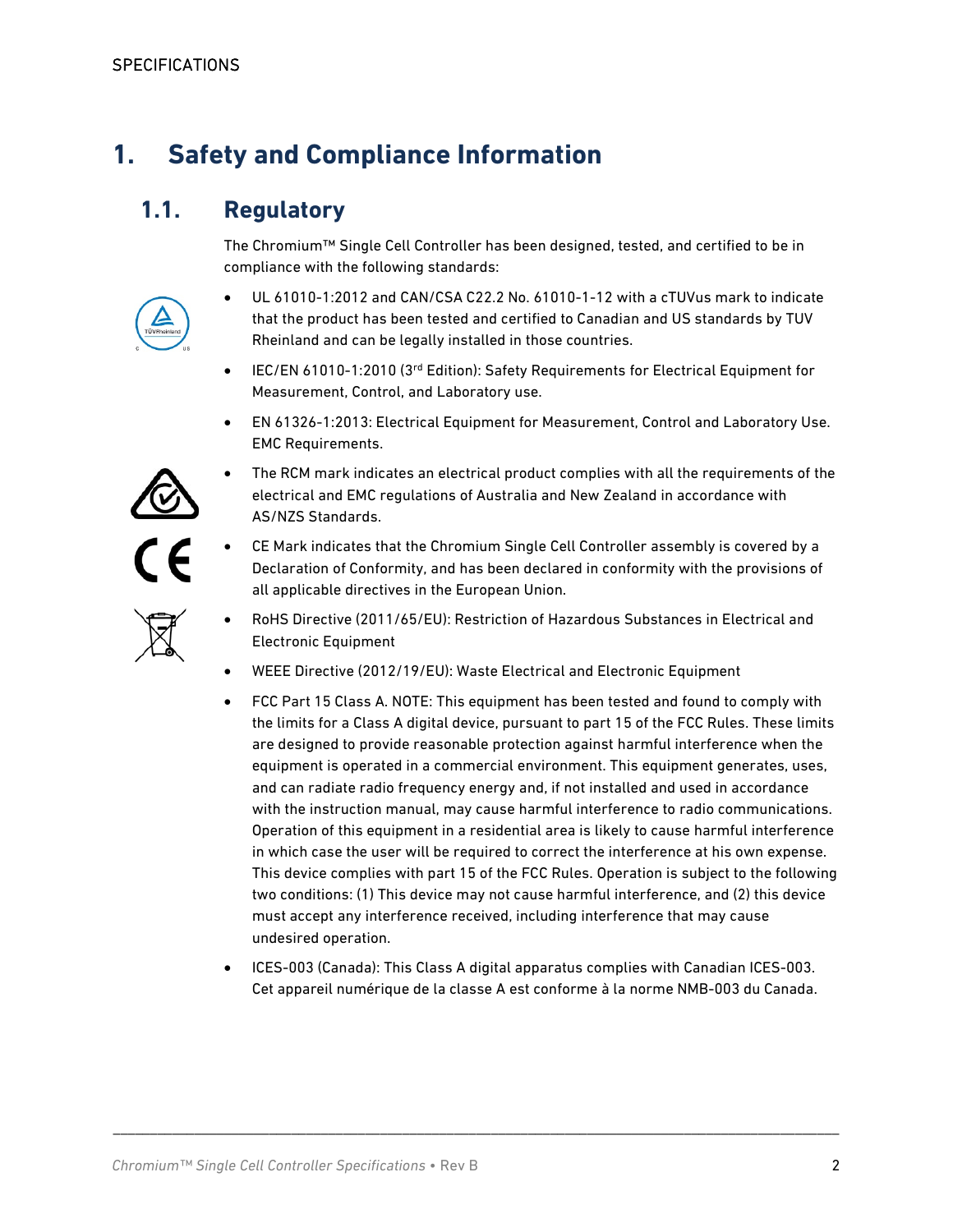## **1.2. Instrument Safety**

Before operating this instrument please ensure that everyone involved with the operation of the instrument has:

- Received instruction in general safety practices for laboratories
- Received instruction in specific safety practices for the instrument
- Read and understood all related Safety Data Sheet (SDS) documents

Precautions are illustrated in the following way:



**WARNING:** Indicates a potentially hazardous situation, which, if not avoided, may result in minor or moderate injury. It may also be used to alert against unsafe practices.



**CAUTION:** Indicates a potentially hazardous situation, which, if not avoided, could result in death or serious injury.

# **2. Product Specifications**

| Weight                          | $12.5$ lb $(5.6 \text{ kg})$                                                                                                                                                                                                |
|---------------------------------|-----------------------------------------------------------------------------------------------------------------------------------------------------------------------------------------------------------------------------|
| Size (W X D X H)                | $7.9 \times 10.3 \times 6.4$ in $(20 \times 26.3 \times 16.4$ cm)                                                                                                                                                           |
| <b>Electrical Requirements</b>  | Nominal 100-240 Vac, 50-60 Hz, 25 W, from a standard 3-prong wall<br>receptacle that includes a safety ground pin<br>Maximum 90-264V operational range (+/-10% of Nominal)<br>Overvoltage Category II (Standard Receptacle) |
| <b>Pollution Degree</b>         | 2 (Indoor Use Only)                                                                                                                                                                                                         |
| <b>Ventilation Requirement</b>  | Minimum 4 in (10 cm) Around All Sides                                                                                                                                                                                       |
| <b>Usable Temperature Range</b> | $18 - 28$ °C (64-82°F)                                                                                                                                                                                                      |
| <b>Humidity</b>                 | 85% Max (Non-Condensing)                                                                                                                                                                                                    |
| <b>Altitude</b>                 | $0 - 6560$ ft $(0 - 2000$ m)                                                                                                                                                                                                |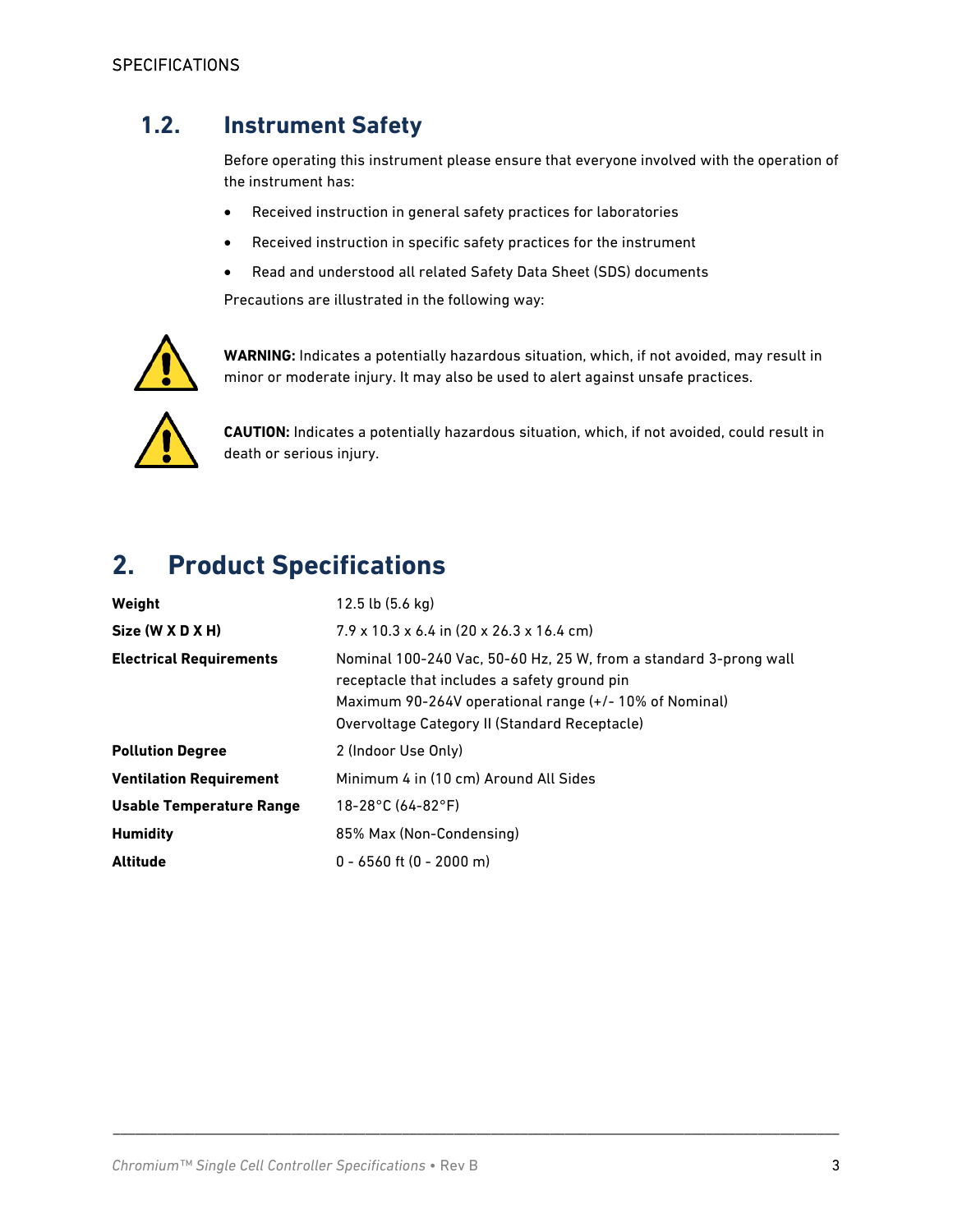# **3. Initial Installation Notes**

To operate the Chromium™ Single Cell Controller properly and obtain maximum performance, locate the unit with the following conditions:

- Remove all transportation packaging materials and tape.
- Choose a location not subject to direct sunlight, as direct sunlight could lead to inadequate cooling conditions or rapid evaporation of reagents.
- Always keep a minimum of **4 in (10 cm)** of clearance around unit to allow free air circulation.
- Leave a minimum of **6 in (15 cm)** directly in front of the instrument for unobstructed movement of the tray door.



**WARNING:** The tray door is capable of moving an object that is in its opening path. If near the edge of the workspace, the object could fall and create a hazard.

- Choose a location on a level sturdy laboratory bench that is not subject to movement or vibration.
- Connect the Chromium Single Cell Controller to a properly grounded outlet of proper voltage. Do not position the instrument in such a way that it would be difficult to disconnect the power source. After installation, it should be possible to 1) reach the plug at the wall receptacle to safely disconnect power, or 2) reach the detachable power cord at the rear of the instrument. These areas should remain accessible for the potential need to disconnect the instrument, e.g., for servicing.



**CAUTION:** Ensure that the ground is reliably connected before plugging the Chromium Single Cell Controller's power cord into the power source (receptacle). Grounding is required to prevent electric shock. If the power source is not grounded, qualified personnel must first install a reliable safety ground.



**CAUTION:** Avoid using the Chromium Single Cell Controller in a manner not specified by 10x Genomics®. The Chromium Single Cell Controller has been designed to protect the user. If used improperly, the intended user protections can be impaired.

• Before running Single Cell Chips in the Chromium Single Cell Controller, the Readiness Test should be run according to instructions provided in *Chromium Single Cell Controller Readiness Test –* CG00051*.*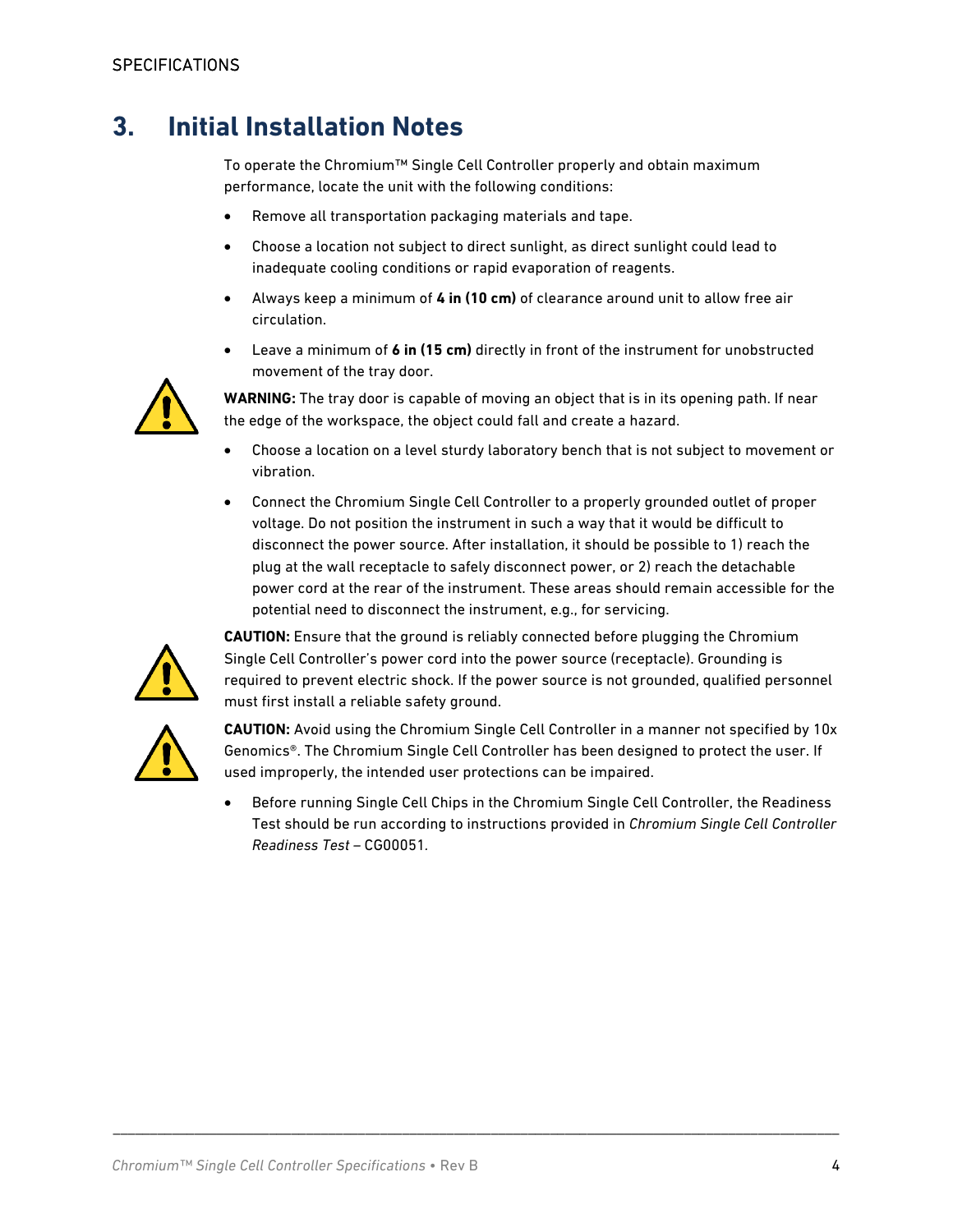# **4. Maintenance**

#### **4.1. Interior**

The Chromium™ Single Cell Controller tray and door areas have been designed to catch and contain drips and small volume of liquid spills. Occasionally, use a soft lab towel to clean these areas with a mixture of mild detergent and distilled water. For deeper, more thorough cleaning, it is acceptable to use a **5-10% Bleach** solution followed by a **70% ethanol** wash.

**NOTE:** Do not use acetone or other harsh solvents as these may remove the colored markings in the tray. Apply all standard safety practices when using cleaners, and dispose of any generated waste in a responsible manner.

#### **4.2. Exterior**

The exterior of the Chromium Single Cell Controller should always be kept clean and free of dust and debris that may affect its function and/or cooling efficiency. Generally, the exterior finish can be wiped down using a mixture of mild detergent and distilled water applied to a slightly dampened lab towel. As an added precaution it is recommended that the instrument be unplugged from the power source before beginning any cleaning process.

## **4.3. Service**



**WARNING:** Electrical shock hazard. Do not open the Chromium Single Cell Controller. There are no user serviceable parts inside. Refer all servicing to qualified 10x Genomics® service personnel.

Servicing is required when the Chromium Single Cell Controller has been damaged in any way, e.g., a power entry module or plug is damaged, liquid was spilled into, or objects fell into the instrument, the instrument does not operate properly, or has been dropped.

Use only the power cord supplied with the Chromium Single Cell Controller. Do not replace it with a non-approved power cord as it may be inadequately rated to handle the electrical loads.

If replacing the externally accessible fuses in the power entry module becomes necessary, use only **certified** (EN60127 Sheet 5) **5 x 20 mm sized fuses rated T1AH, 250V Slow-Blow** or equivalent.

When returning a Chromium Single Cell Controller for repair, please take steps to ensure that the instrument has been decontaminated so as not to pose a hazard for 10x Genomics® service personnel.

#### **4.4. Moving the Instrument**

If the Chromium Single Cell Controller will be transported in a vehicle or shipped, it should be repackaged according to the *Chromium Controller Shipping Guide* – CG000058. The Readiness Test should be re-run (see *Chromium Single Cell Controller Readiness Test –* CG00051 for instructions) after relocating the instrument.